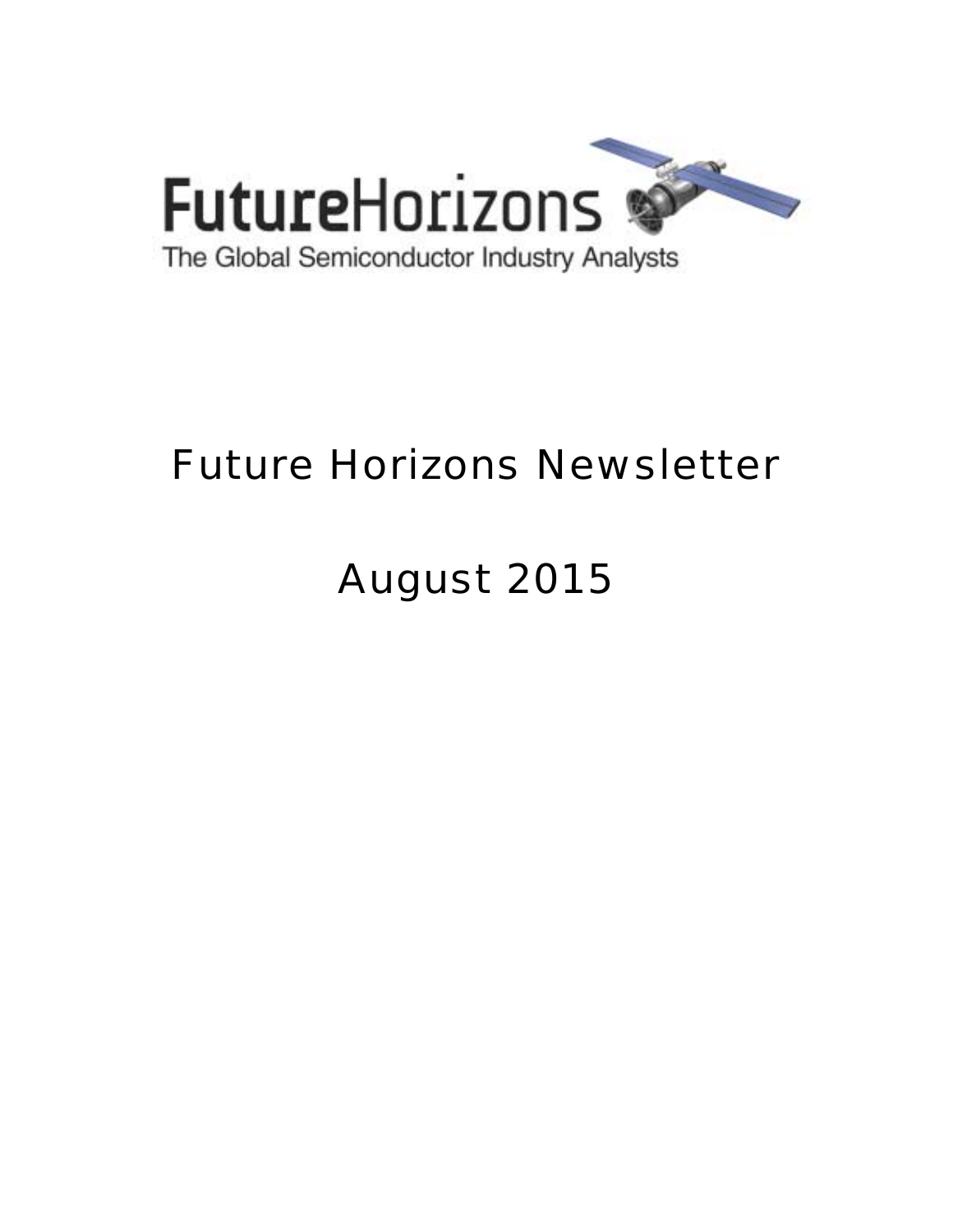## Contents Page

| <b>Industry News by Company</b>              | Page 03 - 06 |
|----------------------------------------------|--------------|
| <b>Industry News &amp; Trends</b>            | Page 07 - 08 |
| <b>East European News &amp; Trends</b>       | Page 09 -10  |
| <b>World Economic Round Up</b>               | Page 11      |
| <b>Future Horizons &amp; Industry Events</b> | Page 12      |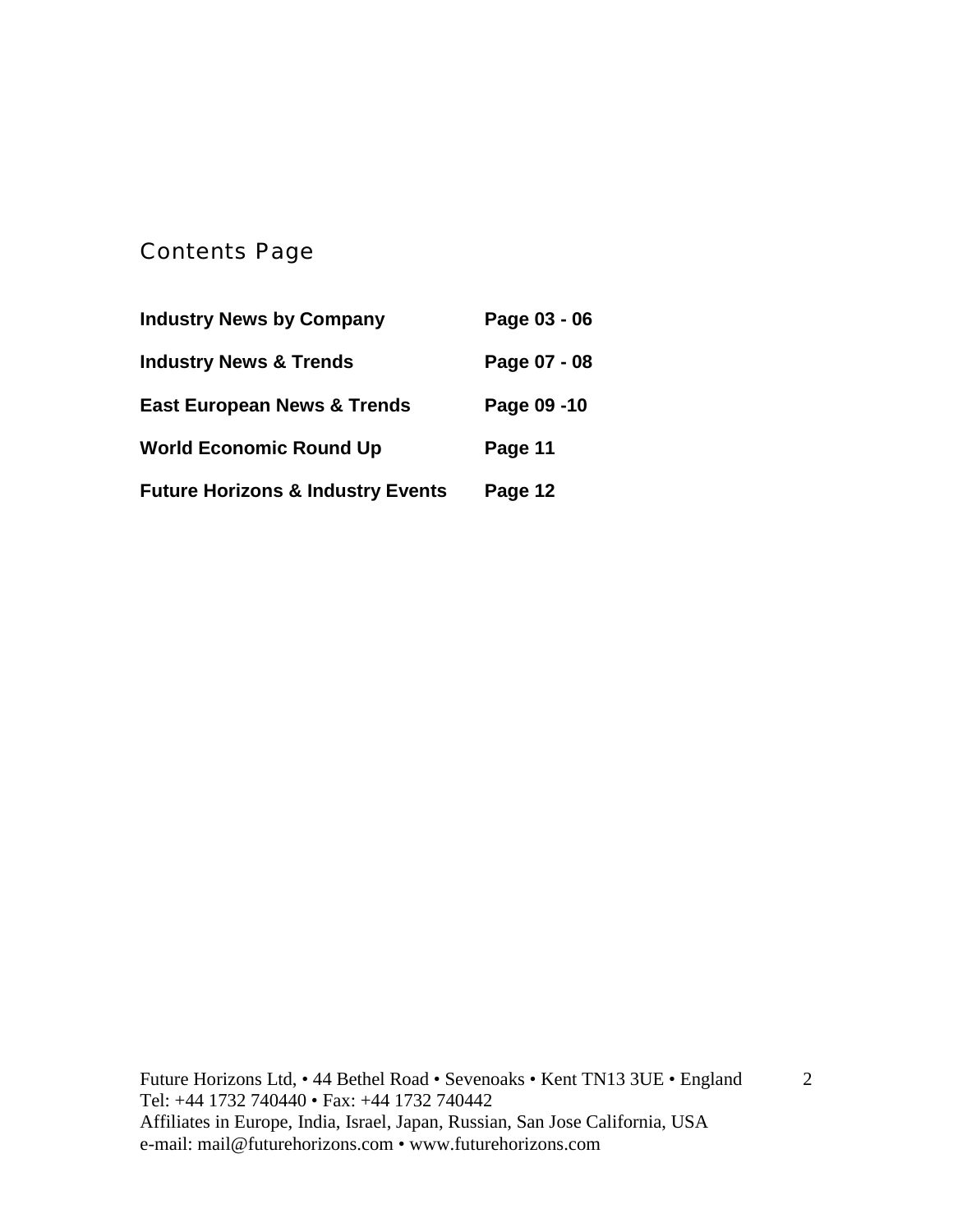#### Industry News By Company

#### **[Apple, Samsung In Talks With Telecom Groups To Launch E-Sim Card](http://www.ft.com/cms/s/0/fc78a3ea-294b-11e5-acfb-cbd2e1c81cca.html?ftcamp=crm/email/2015717/nbe/CompaniesBySector/product#axzz3h5tJYxoT)**

Apple and Samsung are in advanced talks to join the rest of the telecoms industry to launch electronic Sim cards, in a move could fundamentally change how consumers sign up to mobile operators.

The GSMA, the industry association which represents mobile operators worldwide, is close to announcing an agreement to produce a standardised embedded Sim for consumer devices that would include the smartphone makers.

FirstFT is our new essential daily email briefing of the best stories from across the The traditional Sim card locks in the user to a network but an embedded Sim would enable a smartphone, tablet or wearable user to avoid locking themselves into a plan with a single operator or sign up to switch instantly.

#### **[Apple Iphone Sales, Up 35%, Disappoint Investors](http://www.ft.com/cms/s/0/d1507b96-1b24-11e5-8201-cbdb03d71480.html?ftcamp=crm/email/2015722/nbe/USBusiness/product)**

After a series of blockbuster earnings that blew past even the most optimistic of Wall Street expectations, Apple Inc. felt the pain of falling short of elevated expectations.

Apple said Tuesday its profit surged 38%, aided again by strong demand for the company's latest iPhones and robust growth in China where sales more than doubled. The gains lifted Apple's cash reserves to a record \$203 billion.

But while Apple sold 35% more iPhones in the fiscal third quarter compared with a year earlier, those sales missed some analysts' estimates. Apple also indicated its revenue in the current quarter could come in below Wall Street projections.

#### **[ARM, Digi-Key Team Up To Deliver University Programme](http://www.eetindia.co.in/ART_8800714240_1800000_NT_ea1714ac.HTM?click_from=8800124389,9950114561,2015-07-22,EEIOL,ARTICLE_ALERT)**

Digi-Key Electronics has joined forces with the ARM University Programme to distribute the 'Lab-in-a-Box' (LiB) to higher educational institutions. Available to participating universities worldwide, the programme puts ARM-based technology into the hands of students to advance education, build new skills and jump-start careers.

The LiB contains ARM-based technology and high quality, rigorous training materials that support electronics and computer engineering courses. Since its launch in February 2014, ARM LiBs have been successfully deployed in hundreds of universities worldwide, enabling an easy migration path for academics wanting to upgrade their existing curricula to modern technologies from the ARM ecosystem.

#### **[CSRmesh® Creates Exciting Home Automation Opportunities with New Low](http://www.csr.com/news/pr/2015/csrmesh-creates-exciting-home-automation-opportunities-new-low-power-sensor-and)  [Power Sensor and Actuator Models](http://www.csr.com/news/pr/2015/csrmesh-creates-exciting-home-automation-opportunities-new-low-power-sensor-and)**

Future Horizons Ltd, • 44 Bethel Road • Sevenoaks • Kent TN13 3UE • England Tel: +44 1732 740440 • Fax: +44 1732 740442 3 CSR plc (LSE: CSR; NASDAQ: CSRE) today announces the latest version of its Bluetooth® Smart solution for the smart home – CSRmesh® Home Automation. The

Affiliates in Europe, India, Israel, Japan, Russian, San Jose California, USA e-mail: mail@futurehorizons.com • www.futurehorizons.com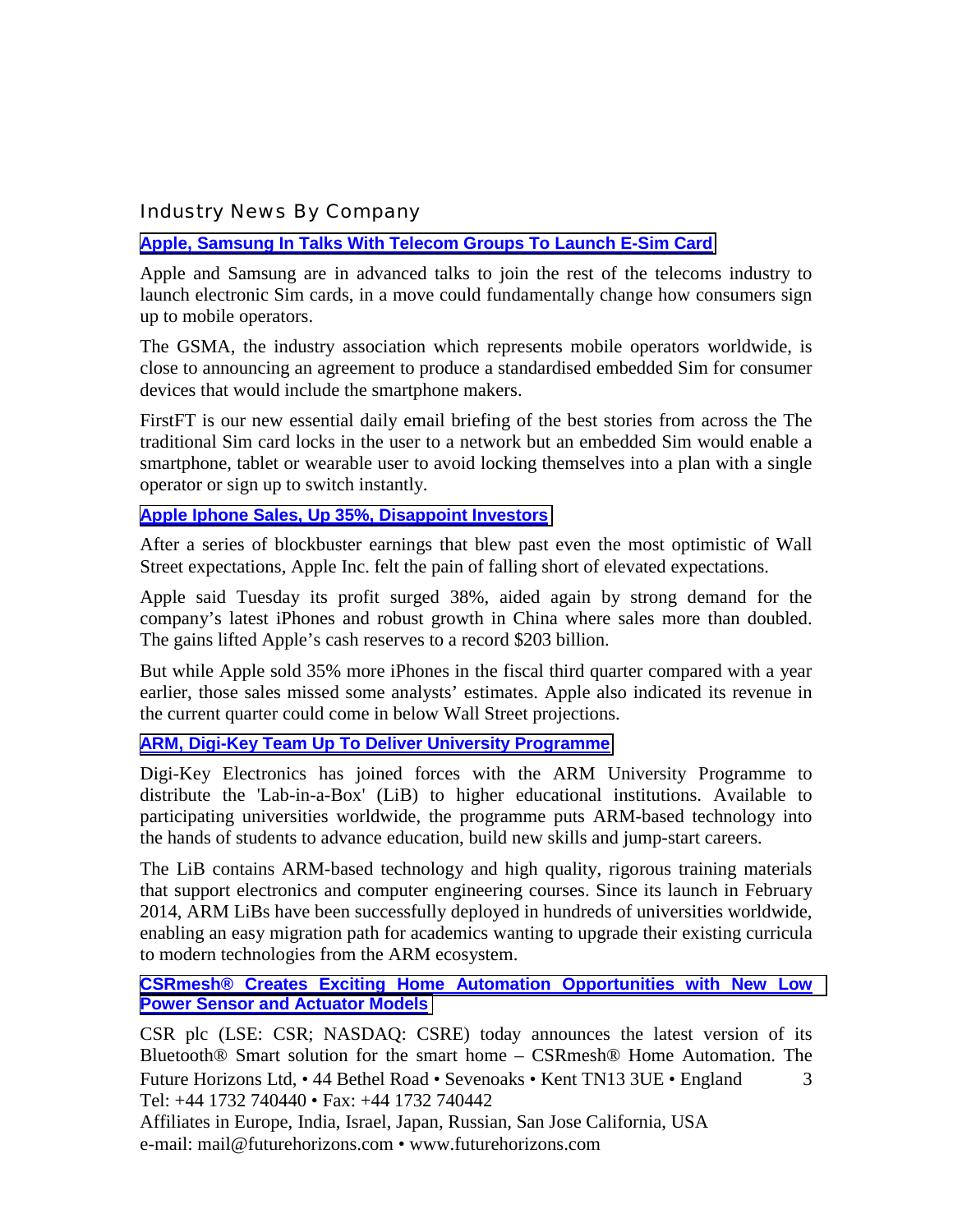latest software release adds sensor and actuator models to build on the original protocol that was designed for lighting control. This makes it possible for developers to deliver a wider range of home automation solutions including control of heating, ventilation, air conditioning, door locks and window sensors.

Seamless and secure

The new flood mesh solution combines a configuration and control protocol based on CSR's proven Bluetooth Smart devices, including the CSR101x™ family, and allows for an almost unlimited number of devices to be networked together and directly controlled from a smartphone, tablet PC or wearable device. The system does not require a hub or router to function locally, or an end-to-end IP connection which means it offers a simple and seamless user experience. An encrypted network key, combined with other measures, ensures security against eavesdroppers, as well as man-in-the-middle and replay attacks.

#### **[IBM Cuts Power To 0.3V For 7nm](http://www.eetindia.co.in/ART_8800714192_1800007_NT_aa62fccf.HTM)**

IBM has one-upped Intel for the second time.

First, IBM overtook its competitor to 7nm. This time, it had cut power by using a 0.3 supply voltage, while simultaneously increasing speed at advanced nodes by boosting supply voltage during operations.

Dynamic- and interconnect-boosting harnesses what is ordinarily an adversary to speed capacitive coupling—to momentarily boost supply voltage during operations for up to three-times faster access to SRAM with a 200ps clock pulse width resulting in only a minuscule increase in power, according to IBM.

#### **[Intel Logs \\$2.2B Revenue Amid Drop In PC Sales](http://www.eetindia.co.in/ART_8800714150_1800012_NT_de1df64e.HTM)**

Intel has revealed that its Q2 revenue approached \$13.2 billion and has accumulated a net income of \$2.7 billion. Revenues were in generally in line with expectations, reflecting a continued decline in PC sales, noted the company.

"Q2 results demonstrate the transformation of our business as growth in data centre, memory and IoT accounted for more than 70 per cent of our operating profit and helped offset a challenging PC market," said Intel CEO Brian Krzanich.

PC chip sales up two per cent QoQ but down 14 per cent on a YoY basis at \$7.5 billion. While PCs continue to slump, tablets remained a bright spot for the chip giant with sales of 9.9 million units, up 11 per cent YoY.

#### **[NXP Semiconductor Looks Good For The Long Term](http://seekingalpha.com/article/3391965-nxp-semiconductor-looks-good-for-the-long-term)**

From in-car entertainment and networking solutions to supply chain monitoring solutions, NXP Semiconductor (NASDAQ:NXPI) has it all and is well poised for an IoT (Internet of things) driven growth. The company recently delivered a strong set of results for the second quarter that exceeded analyst expectations. So what makes this chipmaker so attractive for the long haul? Before we discuss that, let's take a closer look at NXP's financial performance.

#### Figuring it out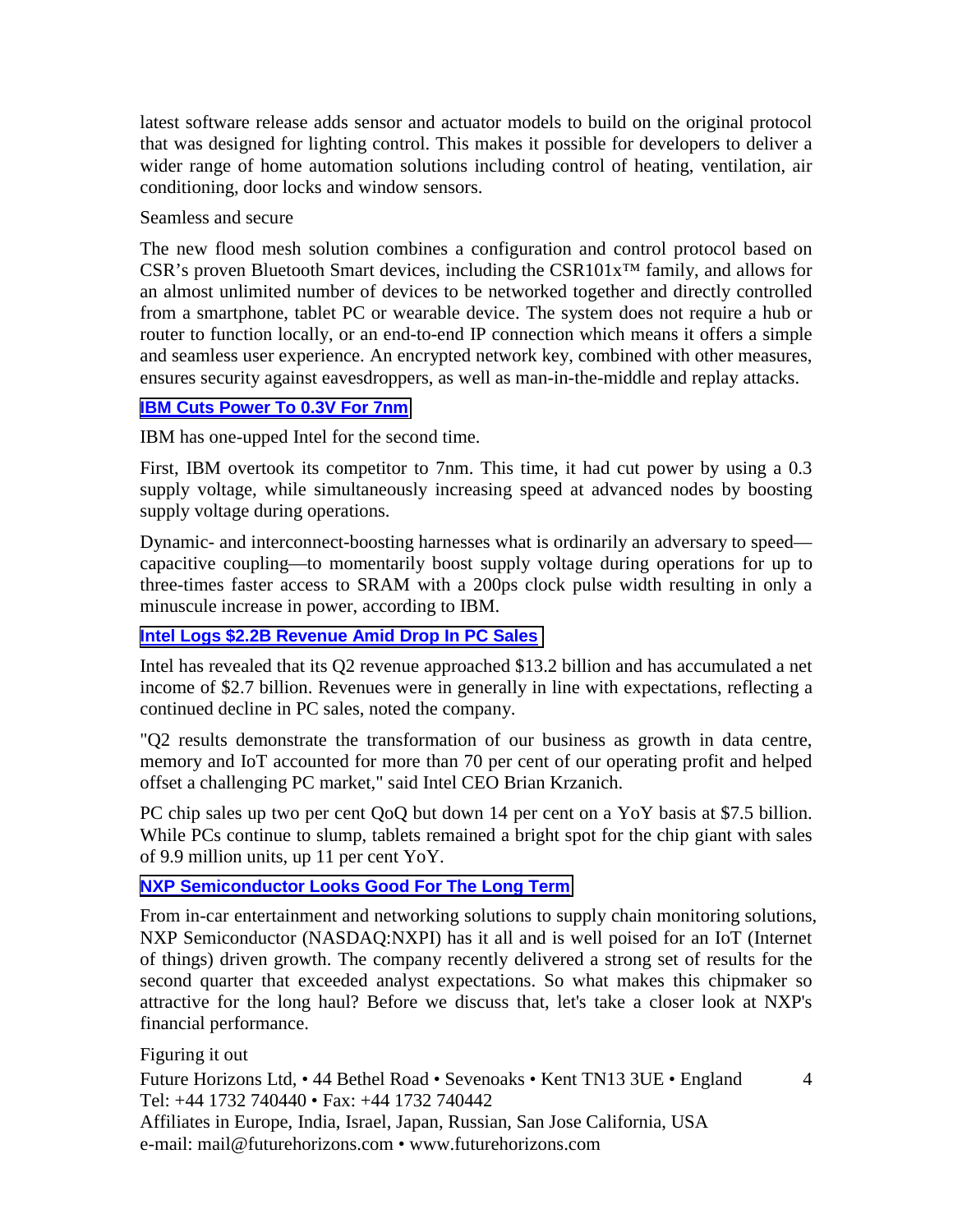The chipmaker delivered a robust \$1.51 billion revenue that was 11.64% higher than the previous year's quarter. Quarter-on-quarter revenue growth was mainly driven by higher sales in the Secure Connected Devices and Secure Interfaces & Power segments. While operating income grew 33.3% from the previous year's quarter to \$334 million, net income saw a spectacular 80.33% jump to \$321 million.

#### **[Qualcomm Plans 4,700 Layoffs](http://www.eetindia.co.in/ART_8800714303_1800007_NT_cd9ab17f.HTM)**

Qualcomm plans to lay off some 4,700 people, or 15 per cent of its employees as part of its restructuring plan. The mobile giant also revealed its quarterly result, which showed lower revenues that are still in line with expectations, as well as its plan to cut \$1.4 billion in annual costs by 2016.

Revenues for Qualcomm's fiscal third quarter were \$5.8 billion, down \$1 billion yearover-year and \$1.1 billion sequentially. Net profit was down a whopping 47 per cent from the prior year to \$1.2 billion.

Amid an industry slowdown in smartphone growth, the company forecast its fourth quarter revenue would be down 15-30 per cent from the prior year to \$4.7 to \$5.7 billion. It estimated it will sell 170 to 190 million of its MSM cell phone chip sets in the period, down 19-28 per cent from last year.

#### **[Renesas, Audi Partner To Speed Automotive Innovation](http://www.eetindia.co.in/ART_8800714072_1800001_NT_2b372325.HTM)**

Renesas Electronics Corp. has revealed that Renesas and Audi have entered a strategic relationship as part of the Audi Progressive SemiConductor Programme (PSCP) to expedite automotive innovation. The partnership covers traditional automotive control areas such as powertrain, chassis, body and safety; driver infotainment and driver assistance systems; and novel application areas such as automated drive, connected car and the electrical vehicle.

"Renesas Electronics is a major innovation leader in the semiconductor industry. The company's MONOS flash technology as well as its pioneering role in the development of 28nm process technology are significant proof of this," said Ricky Hudi, head of electric/electronic development at Audi. "I'm pleased that we have Renesas as an innovative, extremely quality-conscious and reliable partner working with us on our Progressive SemiConductor Programme. We will join forces to increase the processing performance, comfort level and intelligence of our cars even further."

#### **[SMIC's 28nm Chips Power Mainstream Smartphones Marking A New Era For](http://www.prnewswire.com/news-releases/smics-28nm-chips-power-mainstream-smartphones-marking-a-new-era-for-advanced-chip-manufacturing-in-china-300125831.html)  [Advanced Chip Manufacturing In China](http://www.prnewswire.com/news-releases/smics-28nm-chips-power-mainstream-smartphones-marking-a-new-era-for-advanced-chip-manufacturing-in-china-300125831.html)**

SHANGHAI, Aug. 10, 2015 /PRNewswire/ -- Semiconductor Manufacturing International Corporation ("SMIC"; NYSE: SMI; SEHK: 981), China's largest and most advanced semiconductor foundry and one of the world's largest foundries, today announced its 28nm process technology that is used for manufacturing Qualcomm® Snapdragon<sup>TM</sup> 410 processors, has been successfully adopted into mainstream smartphones. This marks a significant step in the commercial usage of 28nm core chips, and a new era of advanced mobile phone chip manufacturing in China. This is another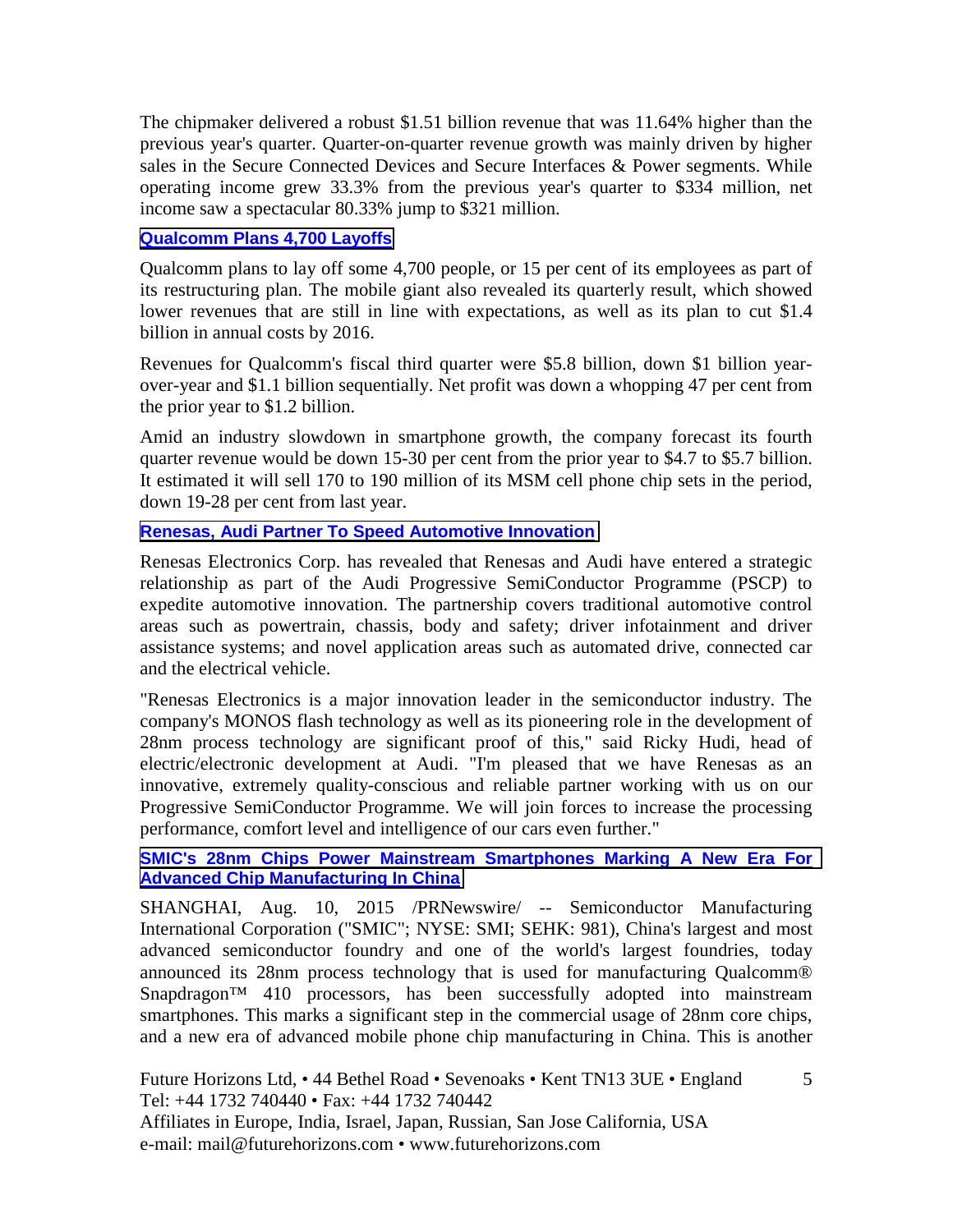major breakthrough in the company's collaboration on 28nm, following SMIC's announcement of successfully fabricating Qualcomm Technologies' processors at the end of last year.

Qualcomm Snapdragon 410 processors, with integrated 4G LTE, offer an abundant feature set for high-volume smartphones. Compared with 40nm technologies, processors manufactured on 28nm process technology have twice the logic density, are 20 to 30 percent faster, and consume 30 to 50 percent less power.

#### **[Power-Management IC From Stmicroelectronics Selected By Kingston For Its](http://www.st.com/web/en/press/t3706)  [Hyperx® Savage Solid-State Drive](http://www.st.com/web/en/press/t3706)**

STMicroelectronics (NYSE: STM), a global semiconductor leader serving customers across the spectrum of electronics applications, today announced its 5-channel powermanagement IC (L7292) has been selected by Kingston Technology Company, Inc., the independent world leader in memory products, for its enthusiast-class HyperX Savage solid-state drive (SSD). Compared with designs using low drop-out regulators (LDO) or other multi-channel power-management ICs, ST's L7292 offers the highest level of integration, flexibility and programmability, and enables higher efficiency with compact and simplified PCB design.

HyperX Savage SSD combines ultra-fast read/write speeds and powerful multitasking with a low-profile, 7mm-slim form factor that fits in most notebooks, desktops, and home-theater PCs. The ST power-management IC inside HyperX Savage has been developed in the industry's most advanced 0.16µm BCD1 process technology, which allows the lowest Bill-of-Material cost through the full integration of all external components. The L7292's design and IPs enable the highest DC/DC power-conversion efficiency together with the lowest quiescent current and its full programmability allows real-time control and rapid adaptation to any application needs.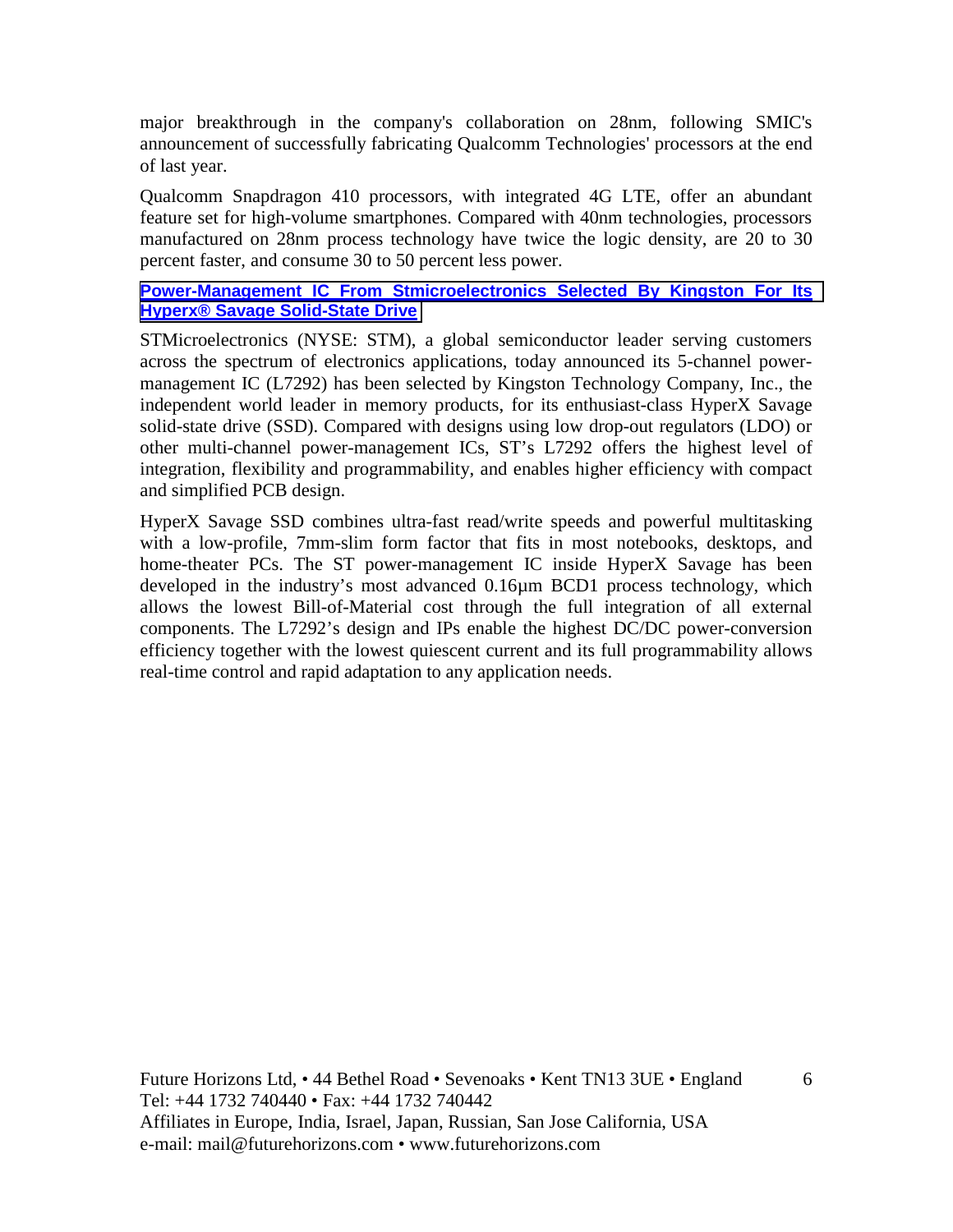Industry News & Trends

**[Doubts Remain Over Prospects Of Apple Watch](http://www.ft.com/cms/s/0/f328df7c-2e04-11e5-8873-775ba7c2ea3d.html?ftcamp=crm/email/2015719/nbe/AsiaMorningHeadlines/product#axzz3gPfEXWF7)**

Apple's launch of its Watch in April was its most significant product introduction since the iPad made its debut five years ago.

But, three months in, the response from analysts and consumers bears a greater resemblance to the launch of the iPhone than to the more enthusiastic reception that first greeted the iPad. Despite its subsequent success the iPhone was initially met by confusion and widespread doubts about its prospects.

With no sales figures from Apple to act as a guide, speculation about the Watch's performance has run wild. Estimates for sales so far range between 2m and 5m, with first-year sales pegged anywhere between 10m and 30m.

**[Korean Startup Develops Ultra-Lightweight Solar Charger](http://www.eetindia.co.in/ART_8800714270_1800008_NT_195291c9.HTM)**

Yolk, a South Korean startup, has developed what it describes as a paper thin and ultralightweight solar charger. The solar design company has already raised more than \$500,000 of its \$50,000 goal in its crowdfunding campaign.

Designed to be as thin and aesthetically pleasing as possible, the charger, called Solar Paper, is claimed to be "the world's thinnest and lightest solar charger." It is thin enough that it can be placed inside a notebook or planner, yet the basic 5W version is powerful enough to charge a smartphone in 2.5 hours on a sunny day according to the company.

**[German Carmakers Look To Head Off Tech Rivals With Nokia Maps](http://www.ft.com/cms/s/0/cfeeaa6e-19c8-11e5-a130-2e7db721f996.html?ftcamp=crm/email/2015723/nbe/CompaniesBySector/product#axzz3hqFSDPzE)**

It takes a big prize for Germany's three leading carmakers to throw aside their historic rivalries and club together.

But that is what happened this week as Daimler — owner of Mercedes-Benz — BMW and Audi, part of the Volkswagen group, entered exclusive talks with Nokia over an acquisition of its highly-prized mapping business, according to people familiar with the matter.

The final price for Nokia Here is expected to be at least  $\epsilon$ 2.5bn, far lower than the Finnish telecoms group paid to acquire Navteq, the mapping business it bought and merged with its in-house mapping unit for \$8.1bn in 2007.

But Nokia had written down the value of the unit to just  $\infty$  by 2014, and analysts at Bernstein were doubtful that it would be sold for more than €1bn given "limited opportunities, risks and terminal growth expectations"

**[3-D Printer Firms Fall Flat, As Buyers Wait For New Models](http://www.wsj.com/articles/3-d-printer-firms-fall-flat-as-buyers-wait-for-new-models-1438905355?tesla=y)**

The companies that make 3-D printers are struggling with an increasingly uncertain outlook as many potential buyers hold out for what they hope will be better, faster machines.

7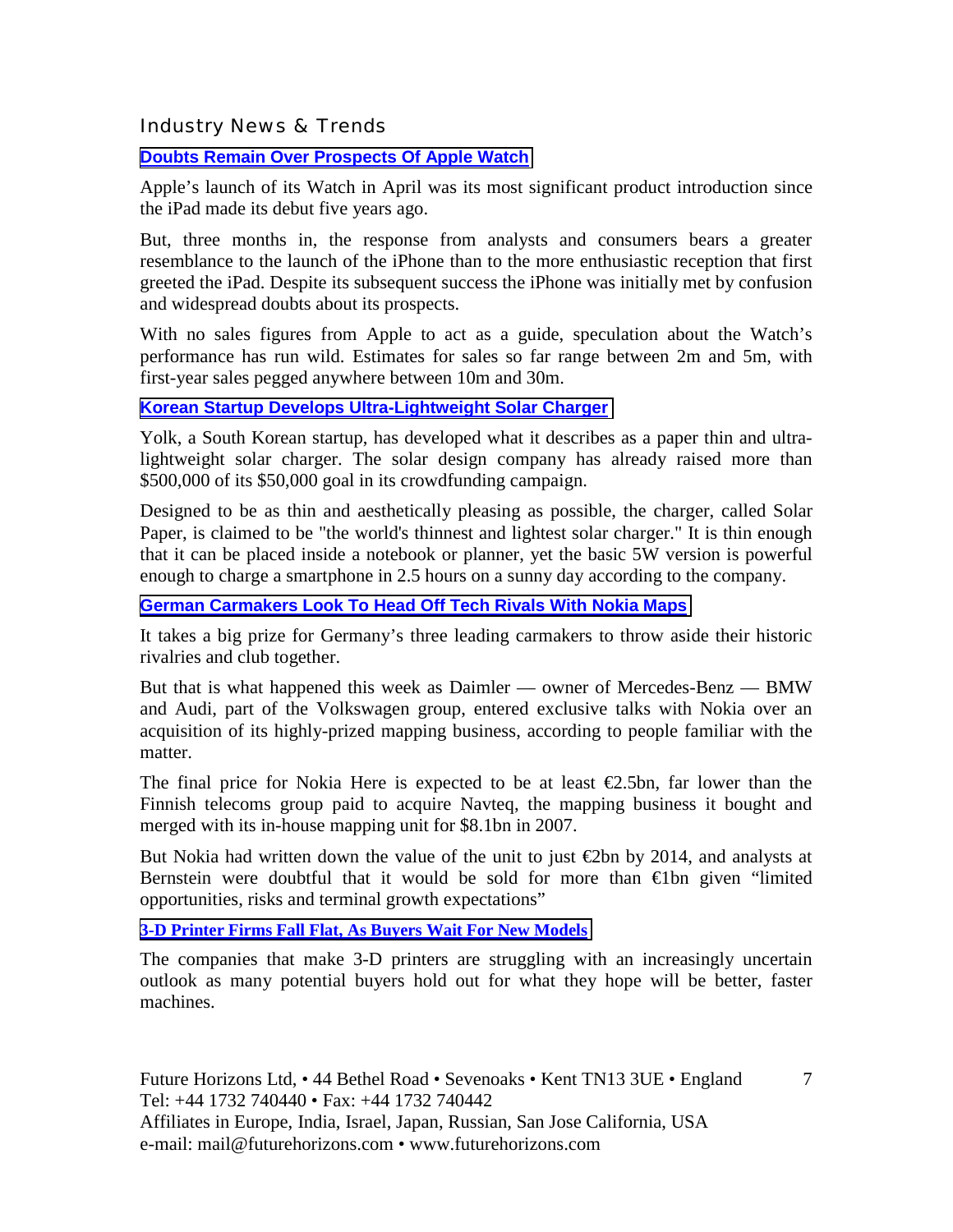3D Systems Corp. , one of the biggest 3-D printer producers, on Thursday reported second-quarter sales and profit that fell short of expectations.

The Rock Hill, S.C., company said it swung to a net loss of \$13.7 million in the period, from \$2.1 million in profit a year earlier. Overall revenue rose, but organic sales, which exclude revenue from acquisitions and exchange-rate changes, slid 5%.

#### **[Apple Denies Plans To Be A Mobile Operator](http://www.eetindia.co.in/ART_8800714652_1800005_NT_cd70936b.HTM)**

Apple has rebuffed industry rumours indicating that the company's plans to build its own virtual network service. While it isn't unusual for Apple to be at the centre of tech's rumour mill, but it is strange for the company to directly repudiate industry speculation.

This is what happened today, when Apple openly denied rumours that it was planning to create its own virtual network service to provide mobile communications. The company claimed it has never planned to offer communications services to consumers, as reported by Reuters on August 4.

#### **[Samsung Electronics Unveils World's First Wireless Mobile Charging Monitor](http://www.albawaba.com/business/pr/samsung-electronics-unveils-world%E2%80%99s-first-wireless-mobile-charging-monitor-728904)**

Samsung Electronics Co., Ltd., introduced the SE370, the industry's first monitor with an integrated wireless charging function for mobile devices. Available in 23.6 inches and 27 inches, the SE370 monitor declutters work areas by doing away with unnecessary cables and ports needed to charge mobile devices. Along with superior picture quality, enhanced visual performance and thoughtful design, the monitor seamlessly integrates advanced technologies that offer both professionals and consumers an optimal viewing and usability experience.

Samsung's SE370 monitor works with all mobile devices that use the leading Qi wireless charging standard, which was developed by the Wireless Power Consortium (WPC). Qi is one of the most readily-available global interface standards.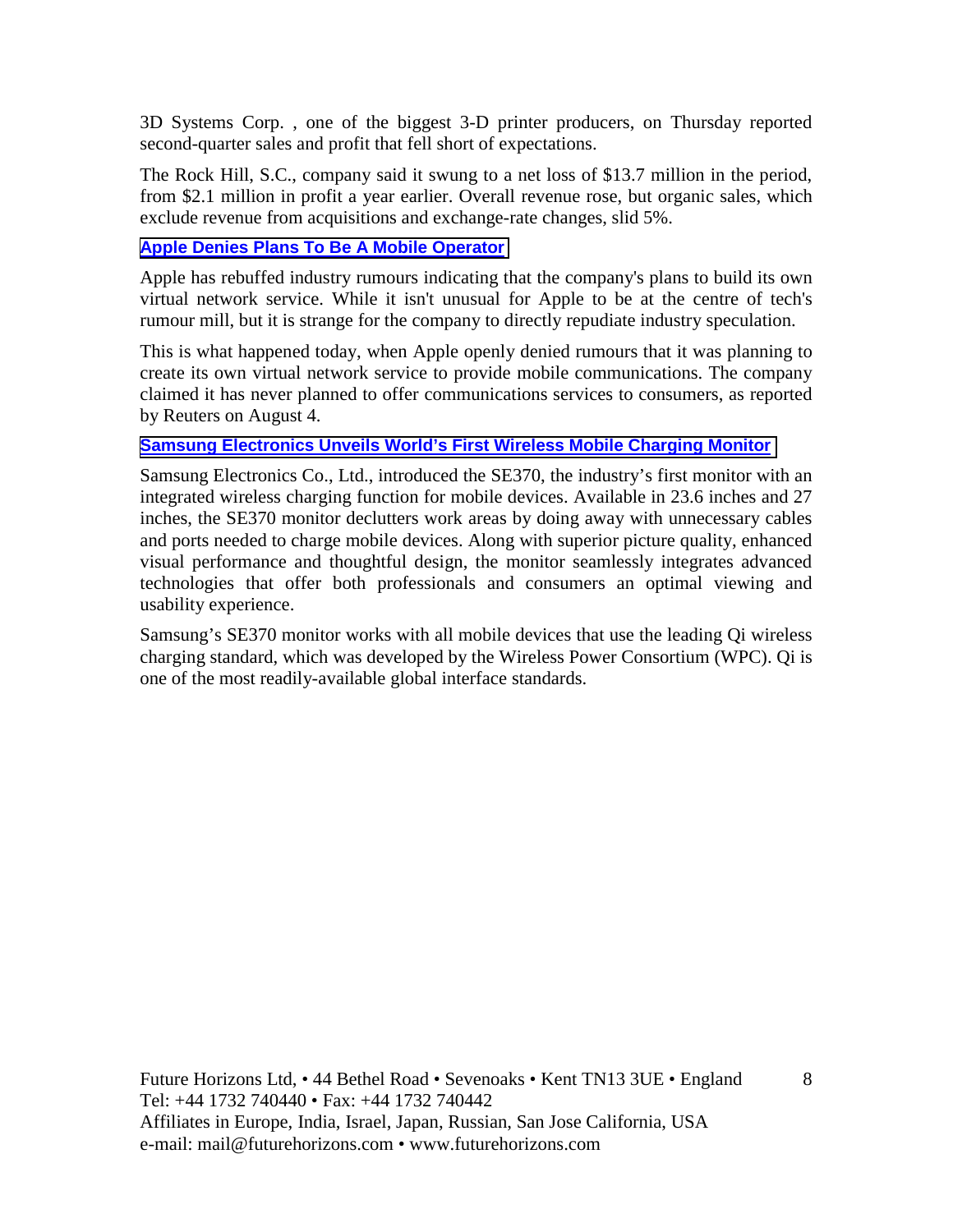#### East European News & Trends

#### **[Bank of Russia Cuts Interest Rates Again](http://blogs.wsj.com/economics/2015/07/31/bank-of-russia-cuts-interest-rates-again/?mod=djemRTE_h)**

MOSCOW–The Bank of Russia cut interest rates Friday for the fifth time this year citing economic risks, but declined to commit on whether there would be further monetary easing.

The central bank slashed the key rate by 50 basis points to 11%, in line with the market consensus, taking its total cuts so far this year to six percentage points.

Still, the key rate remains above the 10.5% level it reached in early December, before an emergency increase to 17% that helped to stabilize the plummeting ruble.

#### **[Laser Technologies Center Launches Pilot Project In Primorye](http://rbth.com/news/2015/07/22/laser_technologies_center_launches_pilot_project_in_primorye_47941.html)**

A pilot project putting into practice the technology of laser reordering of metallic parts in Russia's Primorye Territory was developed by the Far Eastern branch of the Russian Academy of Sciences (RAS) jointly with the Far Eastern Federal University and the Vladivostok-based ship-repairing center Dalzavod, the press service of the territorial authorities said on Wednesday.

Robot complexes will be equipped with high-power lasers which will allow overlaying repair coats of different metals on faulty parts automatically, fully restoring the operational integrity of separate units, the RAS Far Eastern branch said.

The laser performs a large number of functions: cuts materials, welds and faces them and makes the surface cleaning. The method of laser cladding provides for the repair and the restoration of different parts for a short period of time.

#### **[Sergey Lavrov Pushes For Greater Russia-ASEAN Ties](http://rbth.com/international/2015/08/10/sergey_lavrov_pushes_for_greater_russia-asean_ties_48365.html)**

Russian Foreign Minister Sergey Lavrov participated in the ASEAN-Russia Ministerial Meetings and the ASEAN Regional Forum in Kuala Lumpur on August 5-6. The meetings, which gathered leaders from the Association of Southeast Asian Nations (ASEAN) and the grouping's dialogue and regional partners, were a good opportunity for Lavrov to hold standalone talks with his Asian counterparts.

Security-related matters, such as the dangers posed by ISIS and tensions in the Korean peninsula, featured prominently in the ASEAN-Russia Ministerial Meetings. Lavrov also called for greater economic ties between Russia and Southeast Asia.

#### **[Laser Technologies Center Launches Pilot Project In Primorye](http://rbth.com/news/2015/07/22/laser_technologies_center_launches_pilot_project_in_primorye_47941.html)**

A pilot project putting into practice the technology of laser reordering of metallic parts in Russia's Primorye Territory was developed by the Far Eastern branch of the Russian Academy of Sciences (RAS) jointly with the Far Eastern Federal University and the Vladivostok-based ship-repairing center Dalzavod, the press service of the territorial authorities said on Wednesday.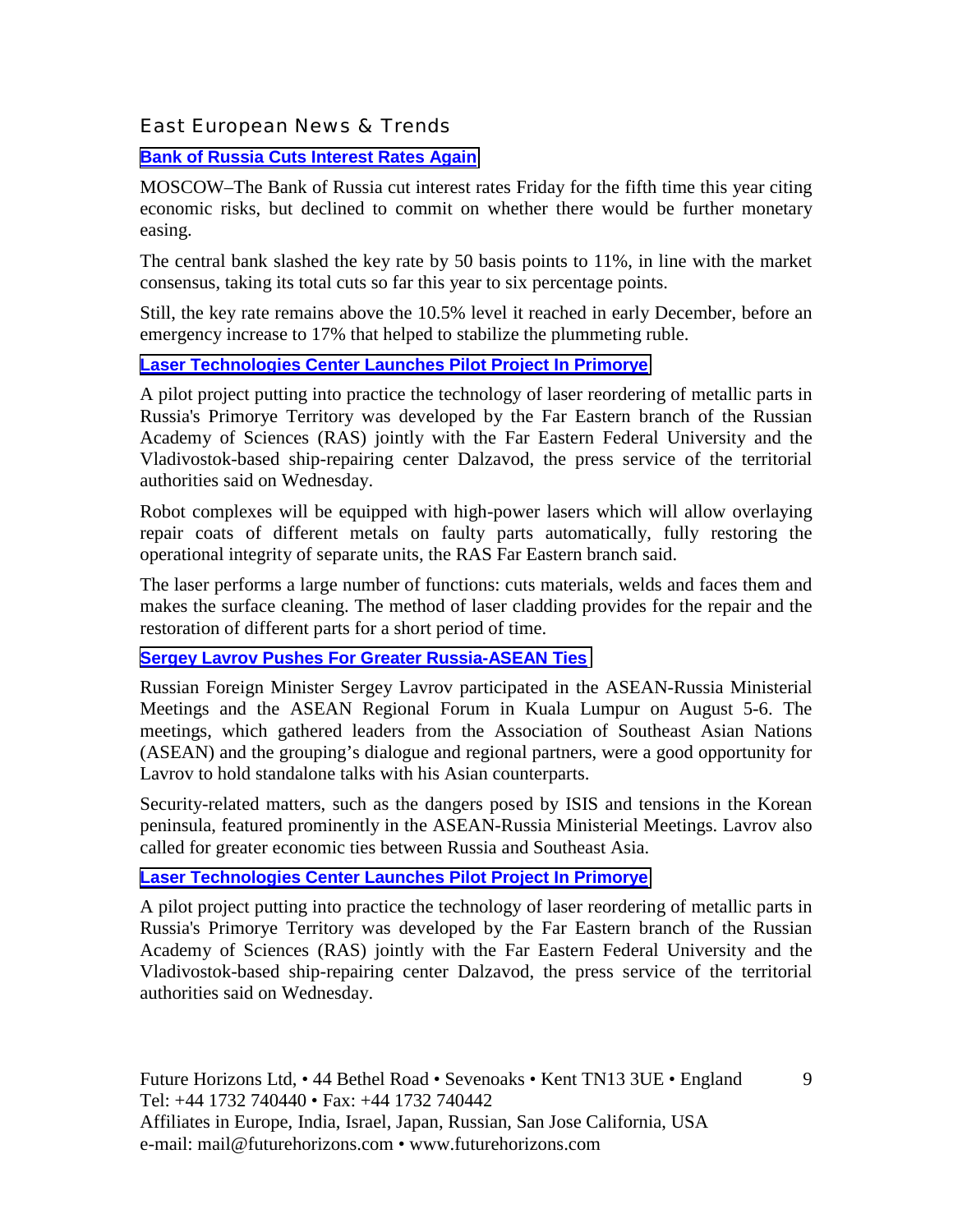Robot complexes will be equipped with high-power lasers which will allow overlaying repair coats of different metals on faulty parts automatically, fully restoring the operational integrity of separate units, the RAS Far Eastern branch said.

The laser performs a large number of functions: cuts materials, welds and faces them and makes the surface cleaning. The method of laser cladding provides for the repair and the restoration of different parts for a short period of time.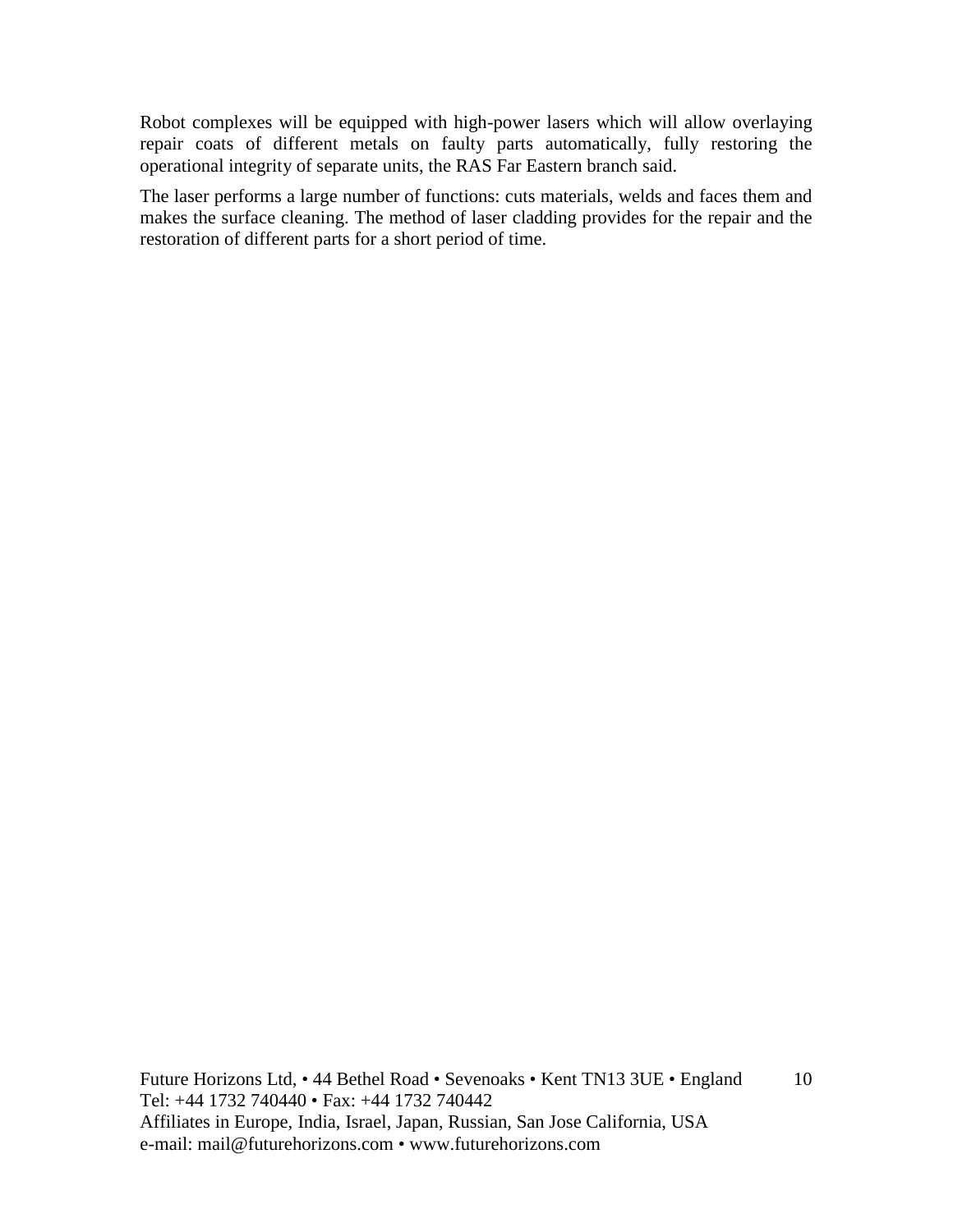#### World Economic Round Up

The Hungarian central bank (MNB) has cut its key rate by 15 basis points to an all-time low of 1.35 percent. The market expected a 10bp reduction, although a 15bp cut was also on the cards. MNB Governor György Matolcsy told a subsequent news conference that rates would remain at this level for a long time. Going forward, a significant strengthening of the HUF would probably be the most likely trigger for more rate cuts, but it is still believed that the HUF is more likely to weaken than to strengthen for the rest of this year.

*The latest economic news by country to include USA, Europe, UK, Japan, China, Asia Pacific and India can be found each month in our [Semiconductor Monthly](http://www.futurehorizons.com/page/18/Global-Semiconductor-Report)  [Report.](http://www.futurehorizons.com/page/18/Global-Semiconductor-Report)*